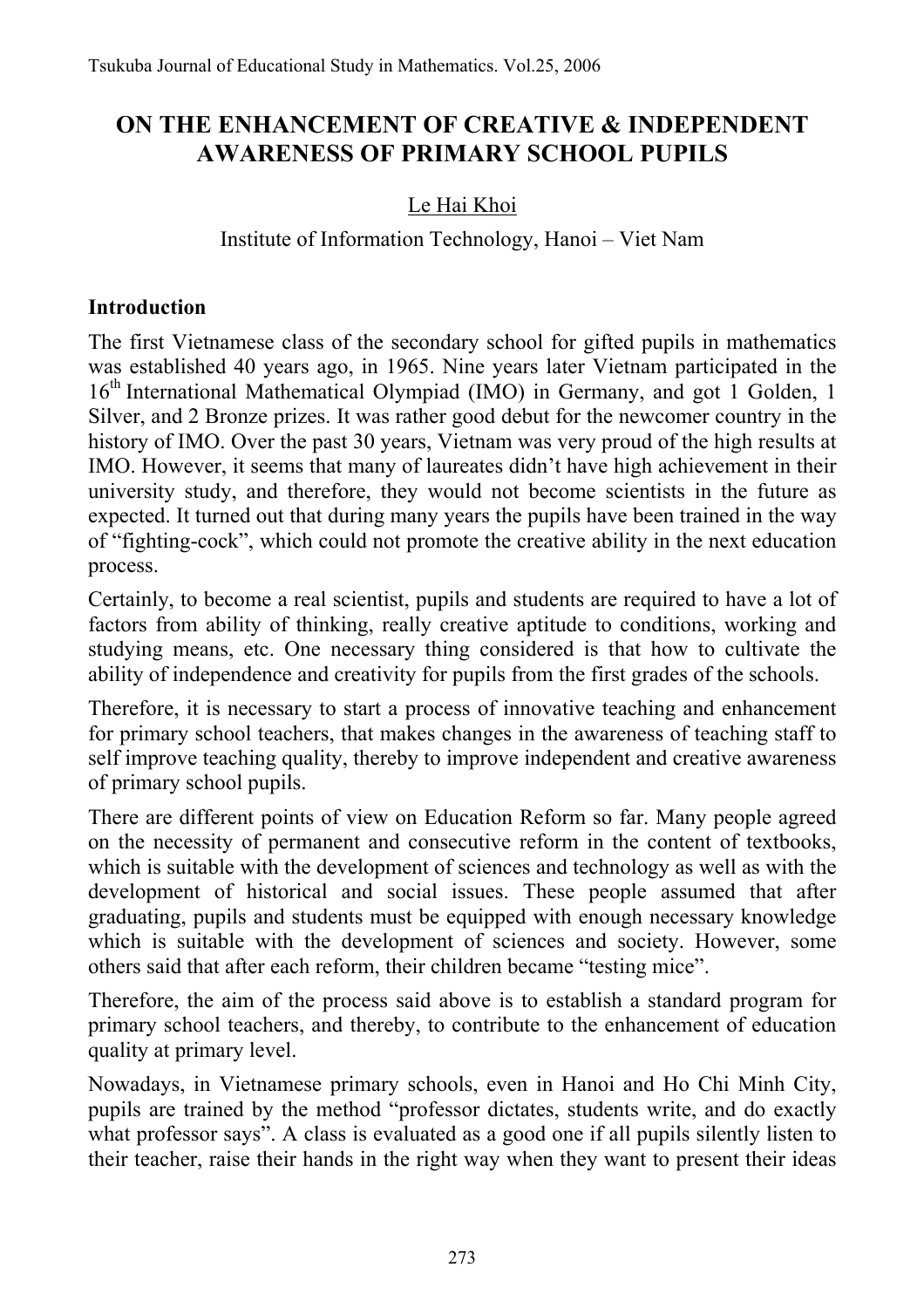to establish this lecturer, etc. This regulation is applied in all schools for all pupils from the first to the last, fifth grades.

It's known that primary level is the basic level in the educational field. However, all pupils are trained in such a way that we unintentionally created a generation of machinelike pupils.

Following the program, at the beginning of January all pupils must take the examination for the first semester within one week with 9 testing disciplines. Certainly, after (learning) each discipline an examination is necessary. However, the existing issue is how to establish a good program for evaluating pupils' knowledge. If the testing program for the first semester for the first and the second grades is the same with the program for the third, the forth and the fifth grades, then all pupils will feel afraid and that method is unnecessary, or in some case it becomes "unscientific".

It turned out that in some primary schools, the teaching method is not pedagogic at all, and it doesn't stimulate pupils' independence and creative thinking.

In order to prepare for the next examination, all pupils must revise all their lessons under the instruction of their teacher. For Literature of the forth and the fifth grades pupils are instructed to learn by heart all revised texts, because the question should be one of them. To prepare for the exams of Maths of the first grade pupils, after finishing two classes at school, pupils must do their homework until 10 or 11 pm with 8 to 10 Maths exercises and 2 to 3 pages of writing exercises. Some of them become crying in learning. The above issue is one example of the best primary schools in Hanoi and Ho Chi Minh City. That is the problem of primary schools in big cites. The question is what about the status of primary schools in the whole country, or at least in the remote areas?

Therefore, it is necessary to start a project on knowledge enhancement for primary school teachers that establishes a standard program. Knowledge and skills are necessary criteria to improve comprehensive education quality in schools nowadays. These criteria link closely together in order to create the real quality for primary level, especially to train one independent, creative and active youth generation.

It's difficult to get out of all existing teaching method as well as of all thinking which become a bad habit right now. But we must change them. It's impossible to let all pupils to continue an obligatory, inflexible and uncreative curriculum. Certainly, pupils must be provided enough knowledge to become labors who have suitable capability in regional areas and in the world. Therefore, capability and knowledge of teachers must be improved in order to teach and communicate to their pupils. So, It's necessary for all teacher especially the first form teachers to self improve their level, knowledge on the surrounding world, at the same time make reference to other teacher's method though which teachers can build the most scientific teaching method for themselves in order to promote the independence and creativity of pupils, and to create a good habit just in the first form pupils.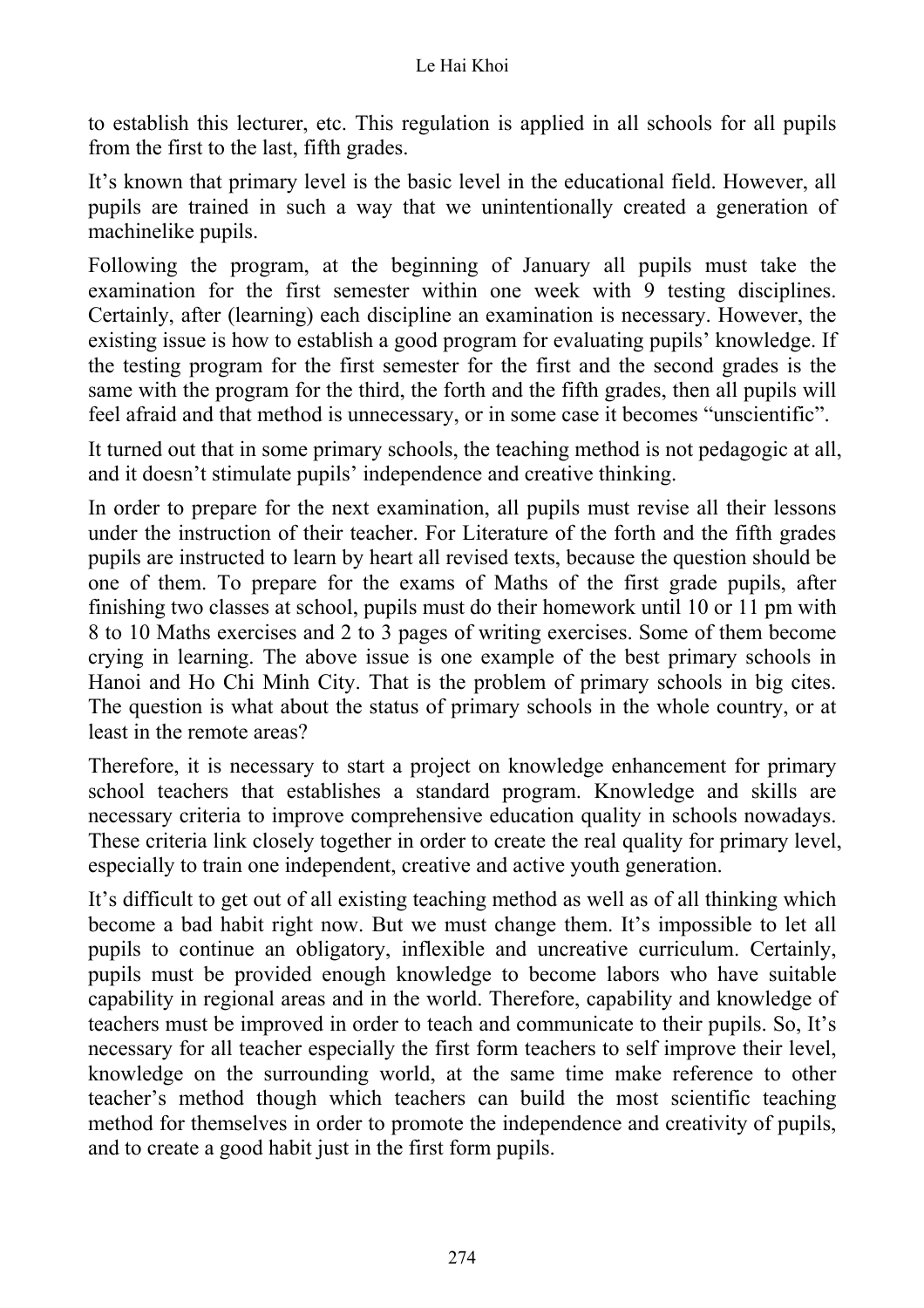#### **Teaching and test using softwares**

We will present a software "I Study Mathematics" for the first grade of primary schools.

There are 3 parts:

- 1) Numbers within 10
- 2) Numbers within 100
- 3) Relax with logic thinking

In the first two parts there are exercises/problems pupils should do/solve, and they can check their answers by clicking on the icon "View the result". Also pupils can redo these exercises/problems.

It is special with the third part. Here there provide different problems that require a logic thinking.

### **1. PART ONE: "Numbers within 10"**

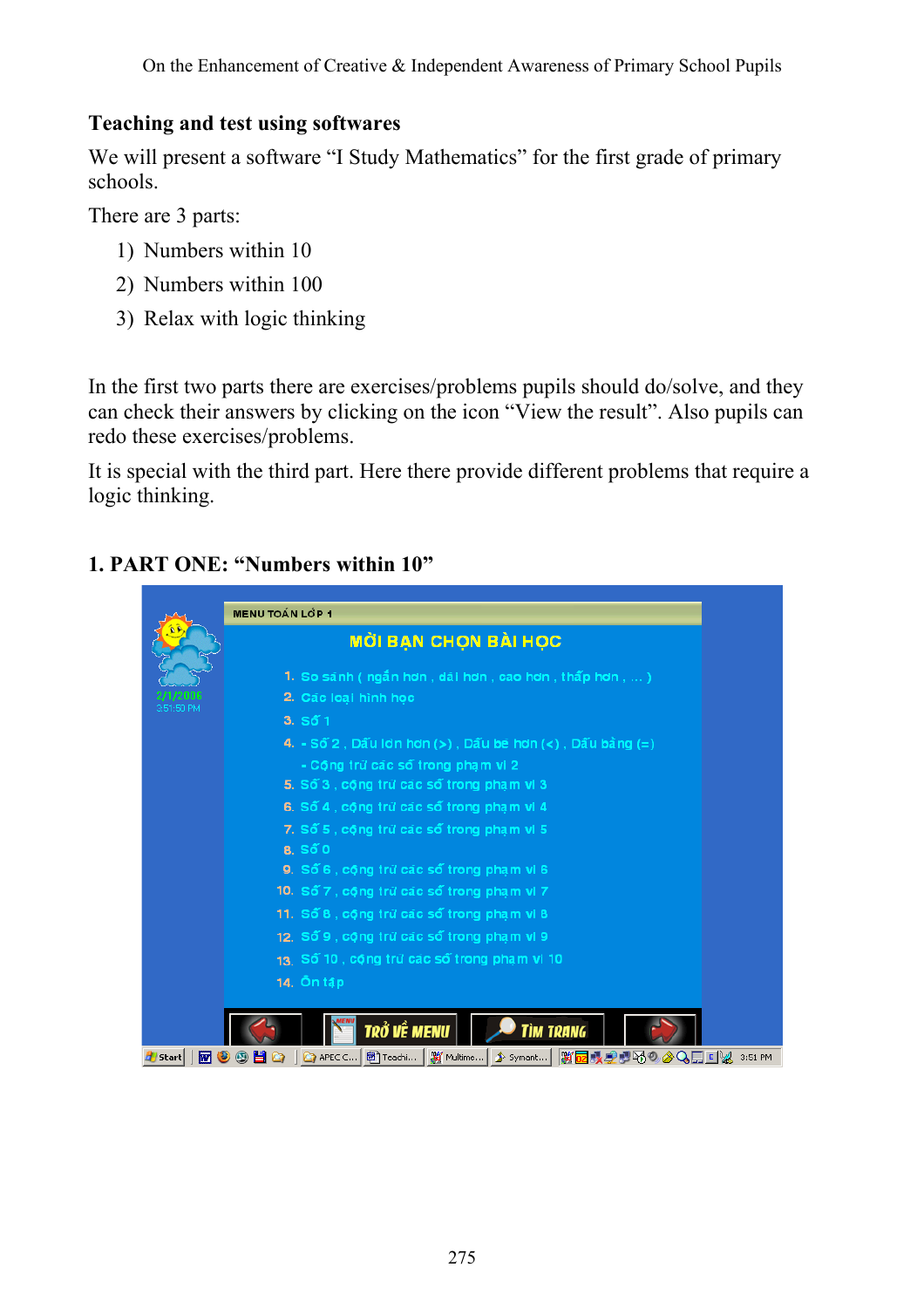#### **2. PART TWO: "Numbers within 20, and 100" 2.1. Numbers within 20**



#### **2.2. Numbers within 100**

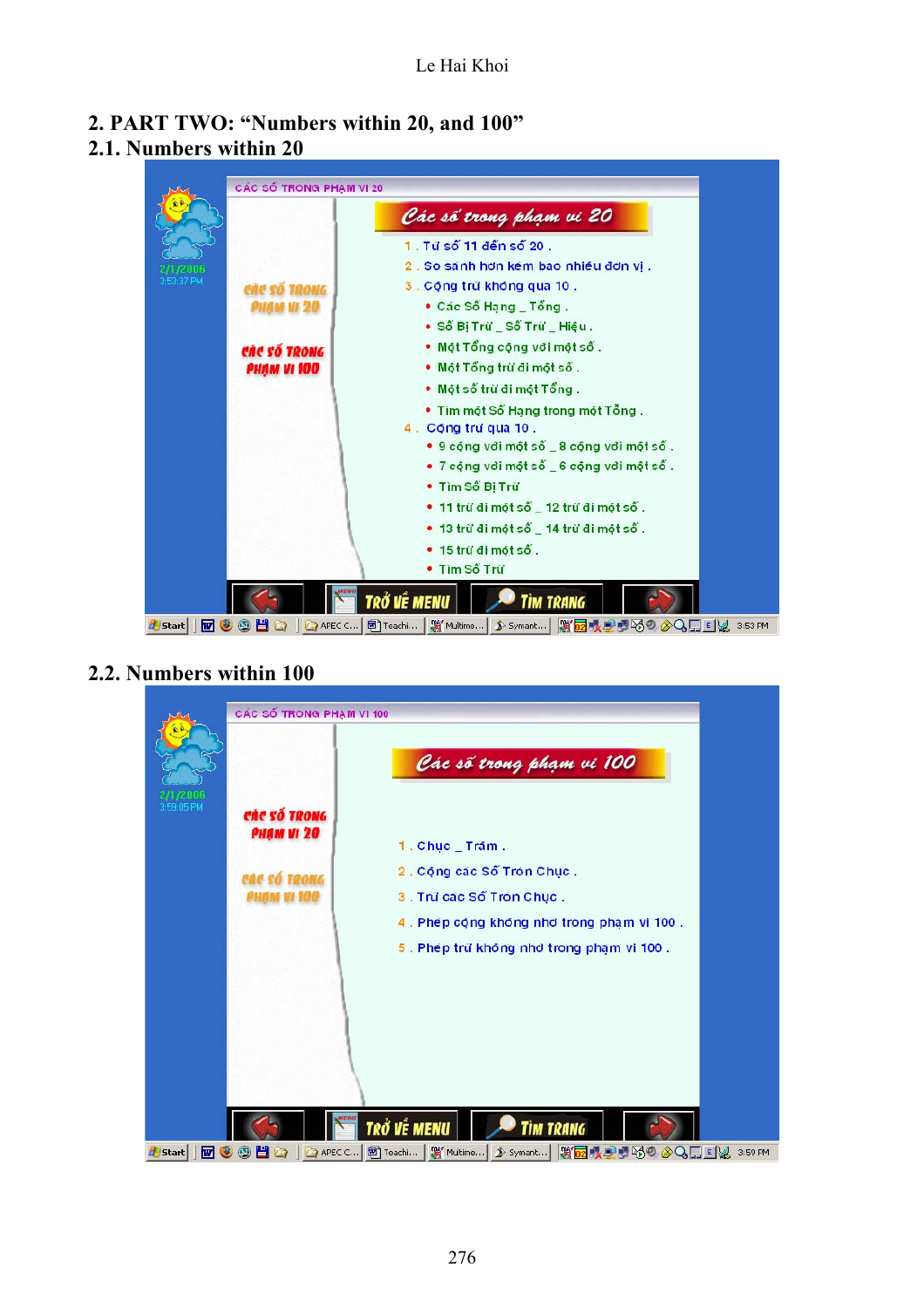

**3. PART THREE: "Relax with logic thinking"** 

**Here is an example.** There are 15 bees among them only one bee could already find a "room" within the matrix of rooms. It is known that rooms of bees are not adjacent, and the number shows the quantity of bees on the line. Find the rooms for all bees.